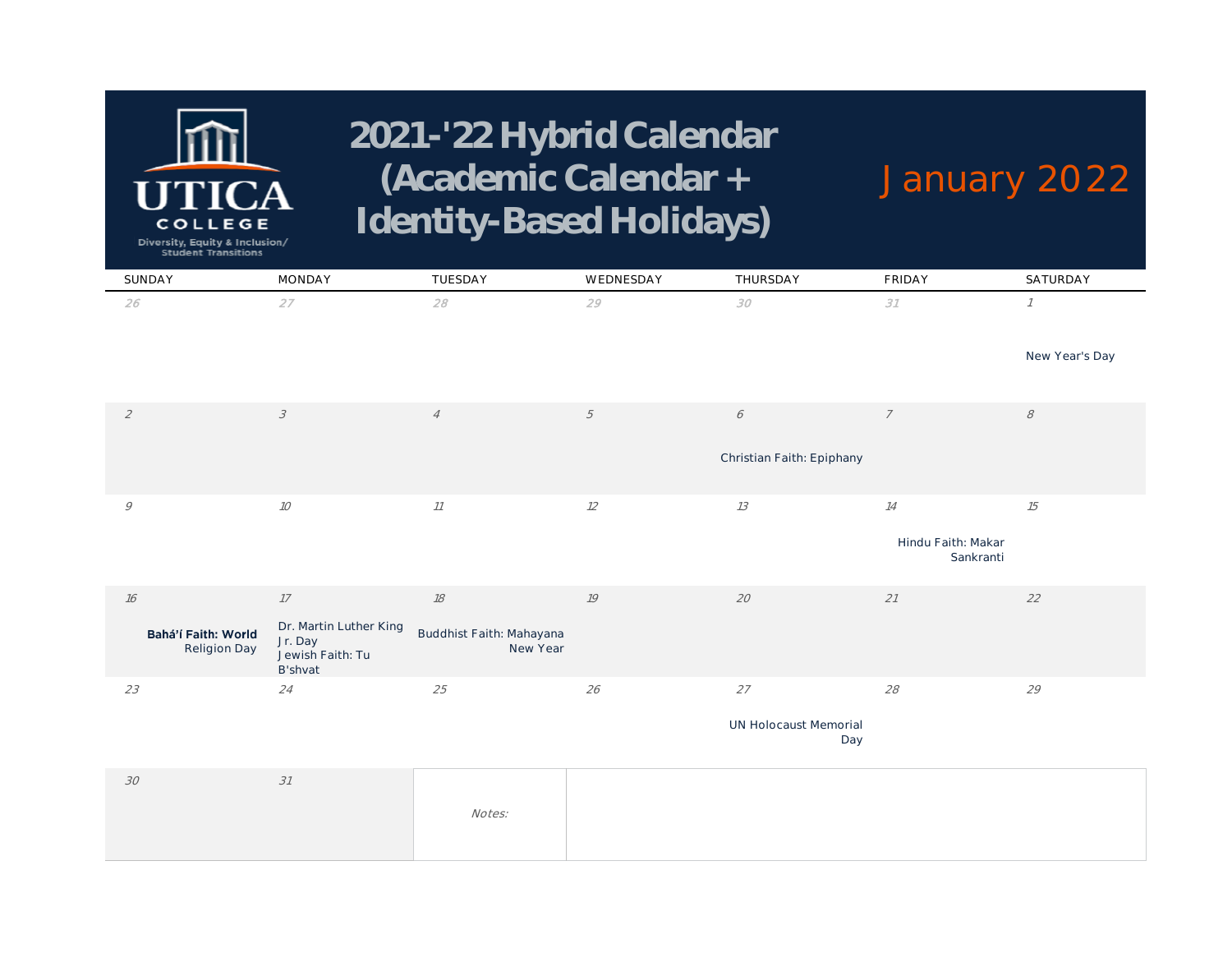**COLLEGE** Diversity, Equity & Inclusion/ **Student Transitions** 

| SUNDAY                         | MONDAY                          | TUESDAY                                                                                        | WEDNESDAY                                                  | THURSDAY                                                                                              | <b>FRIDAY</b>  | SATURDAY   |
|--------------------------------|---------------------------------|------------------------------------------------------------------------------------------------|------------------------------------------------------------|-------------------------------------------------------------------------------------------------------|----------------|------------|
| 30                             | 31                              | $\mathcal I$                                                                                   | $\mathcal{L}$                                              | 3                                                                                                     | $\overline{A}$ | 5          |
|                                |                                 | National Freedom Day<br>Confucian, Daoist, and<br><b>Buddhist Faiths:</b><br>Lunar<br>New Year |                                                            | All Month:<br><b>Black History Month</b>                                                              |                |            |
| 6                              | $\overline{7}$                  | $\mathcal S$                                                                                   | 9                                                          | 10 <sup>10</sup>                                                                                      | 11             | 12         |
| 13                             | 14                              | 15                                                                                             | 16                                                         | 17                                                                                                    | 18             | 19         |
|                                |                                 | Day                                                                                            | Buddhist Faith: Nirvana<br>nove Buddhist Faith: Magha Puja |                                                                                                       |                |            |
| 20                             | 21                              | 22                                                                                             | 23                                                         | 24                                                                                                    | 25             | 26         |
| World Day of Social<br>Justice |                                 |                                                                                                |                                                            | Bahá'í Faith: Start of<br>The Intercalary Days<br>(The Ayyám-i-ha)<br>(Sundown 2/24 -<br>Sundown 3/1) |                |            |
| 27                             | 28                              |                                                                                                | $\mathcal Z$                                               | 3                                                                                                     | $\overline{4}$ | $\sqrt{5}$ |
|                                | Hindu Faith: Maha<br>Shivaratri | Bahá'í Faith: End of The<br>Ayyám-i-ha                                                         |                                                            |                                                                                                       |                |            |

|  | Notes: |  |
|--|--------|--|
|  |        |  |
|  |        |  |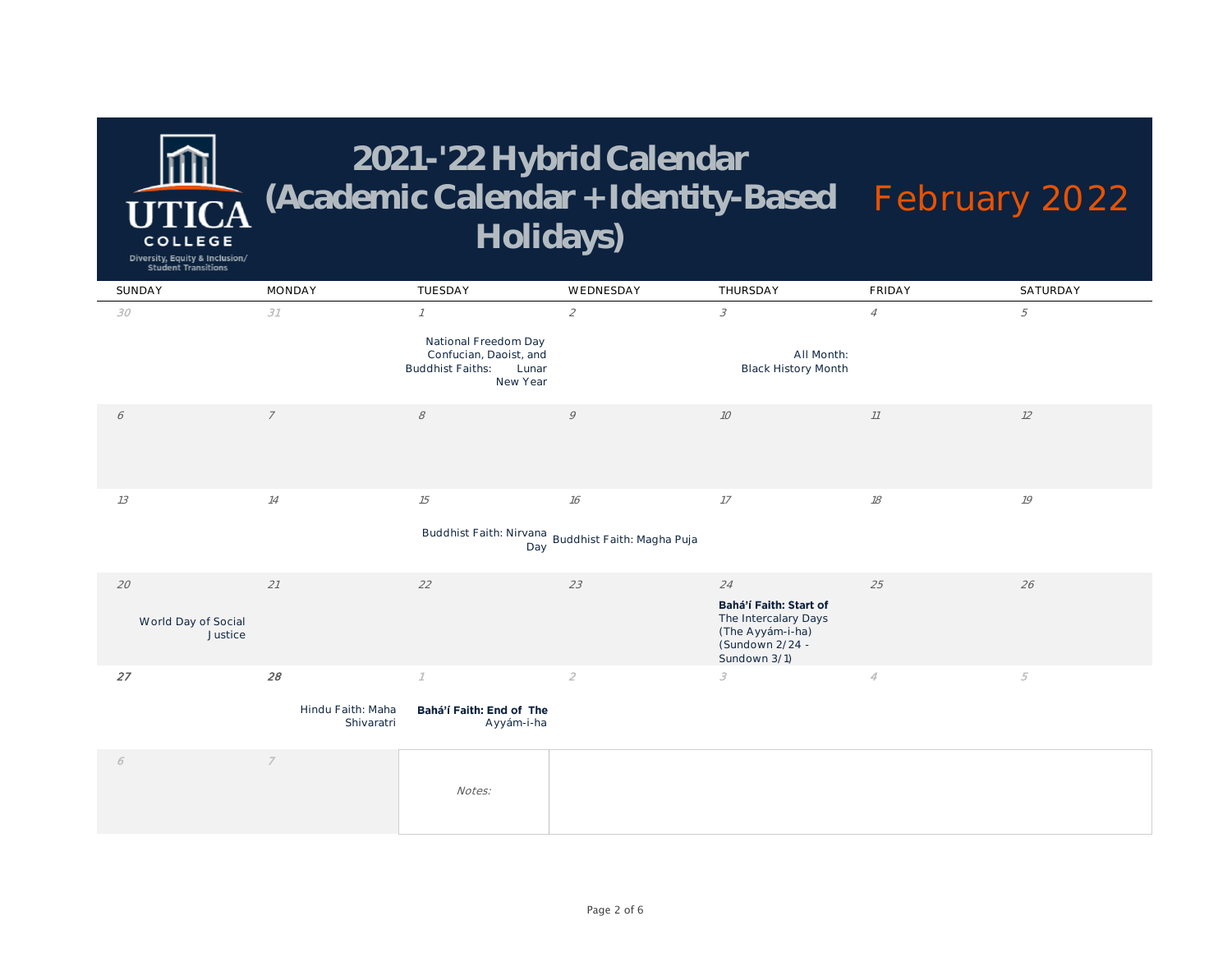

#### **March 2022**

Diversity, Equity & Inclusion/<br>Student Transitions

| SUNDAY                                                          | <b>MONDAY</b>                                                              | TUESDAY                                                                                                 | WEDNESDAY                                                     | THURSDAY                                                                                                                                    | <b>FRIDAY</b>           | SATURDAY                                        |
|-----------------------------------------------------------------|----------------------------------------------------------------------------|---------------------------------------------------------------------------------------------------------|---------------------------------------------------------------|---------------------------------------------------------------------------------------------------------------------------------------------|-------------------------|-------------------------------------------------|
| 27                                                              | 28                                                                         | Christian Faith: Shrove<br>Tuesday (Mardi Gras) All<br>Month: National Women's<br><b>Herstory Month</b> | $\mathcal{Z}_{\mathcal{L}}$                                   | $\mathcal{S}$<br>Christian Faith: Ash<br>Wednesday<br>Bahá'í Faith: Start of the<br>Nineteen-Day Fast<br>(Sundown 3/1 - Sundown<br>$3/20$ ) | 4                       | 5                                               |
| 6                                                               | $\overline{7}$<br>Orthodox Christian<br>Faith: Clean Monday                | 8<br>International Women's<br>Day                                                                       | 9                                                             | 10                                                                                                                                          | 11                      | 12                                              |
| 13                                                              | 14                                                                         | 15                                                                                                      | 16<br>Jewish Faith: Purim<br>(Sundown 3/16 - Sundown<br>3/17) | 17<br>St. Patrick's Day                                                                                                                     | 18<br>Hindu Faith: Holi | 19<br>Sikh Faith: Hola Mohalla                  |
| 20<br>Zoroastrian & Bahá'í<br>Faiths: Naw-Ruz<br>Vernal Equinox | 21<br>International Day for<br>The Elimination of<br>Racial Discrimination | 22                                                                                                      | 23                                                            | 24                                                                                                                                          | 25                      | 26<br>Zoroastrian Faith:<br>Khordad Sal         |
| 27                                                              | 28                                                                         | 29                                                                                                      | 30                                                            | 31                                                                                                                                          |                         | $\mathfrak{2}% \left( \mathfrak{2}\right) ^{2}$ |

**Cesar Chavez Day**

|  | Notes |  |  |
|--|-------|--|--|
|  |       |  |  |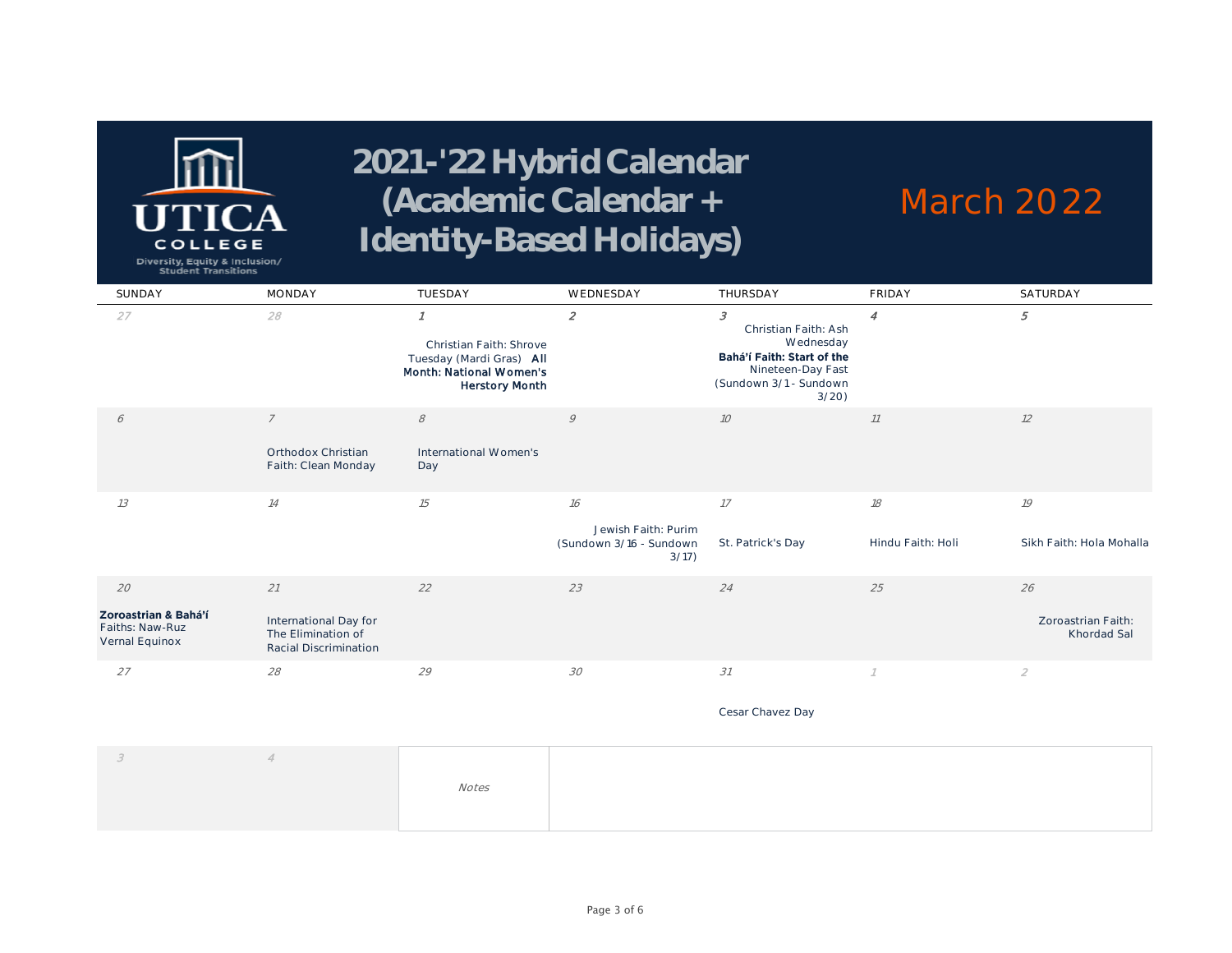

# **April 2022**

Diversity, Equity & Inclusion/<br>Student Transitions

| SUNDAY                                                         | <b>MONDAY</b>  | TUESDAY                                                                       | WEDNESDAY                                                                               | THURSDAY                                                  | <b>FRIDAY</b>                                                              | SATURDAY                                                        |
|----------------------------------------------------------------|----------------|-------------------------------------------------------------------------------|-----------------------------------------------------------------------------------------|-----------------------------------------------------------|----------------------------------------------------------------------------|-----------------------------------------------------------------|
| 27                                                             | 28             | 29                                                                            | 30                                                                                      | 31                                                        | $\mathcal I$                                                               | $\mathcal{L}_{\mathcal{L}}$                                     |
|                                                                |                |                                                                               |                                                                                         |                                                           | All Month: Arab-American<br>Heritage Month                                 | Islamic Faith: Ramadan<br>Begins (Sundown 4/2 -<br>Sundown 5/2) |
| $\mathcal{S}_{\mathcal{S}}$                                    | $\overline{4}$ | 5                                                                             | 6                                                                                       | $\overline{7}$                                            | $\mathcal S$                                                               | 9                                                               |
|                                                                |                |                                                                               |                                                                                         |                                                           | LGBTQIA+: Day of<br>Silence                                                |                                                                 |
| 10                                                             | 11             | 12                                                                            | 13                                                                                      | 14                                                        | 15<br>Jewish Faith: Passover                                               | 16                                                              |
| Christian Faith: Palm<br>Sunday<br>Hindu Faith: Rama<br>Navami |                |                                                                               |                                                                                         | Sikh Faith: Vaisakhi<br>Christian Faith: Holy<br>Thursday | Begins (Sundown 4/15 -<br>Sundown 4/23)<br>Christian Faith: Good<br>Friday | Buddhist Faith: Theravada<br>New Year                           |
| 17                                                             | 18             | 19                                                                            | 20                                                                                      | 21                                                        | 22                                                                         | 23                                                              |
| Christian Faith: Easter<br>Sunday                              |                | Bahá'í Faith: Festival of<br>Ridván Begins<br>(Sundown 4/19 -<br>Sundown 5/1) |                                                                                         |                                                           |                                                                            |                                                                 |
| 24                                                             | 25             | 26                                                                            | 27<br>Jewish Faith: Yom                                                                 | 28                                                        | 29                                                                         | 30                                                              |
| Armenian Martyrs' Day                                          |                | Islamic Faith: Lailat Al-<br>Qadr (Sundown 4/26 -                             | Hashoah (Holocaust<br>Remembrance Day)<br>Sundown 4/27) (Sundown 4/27 - Sundown<br>4/28 |                                                           |                                                                            |                                                                 |
| $\mathcal I$                                                   | $\mathfrak{2}$ |                                                                               |                                                                                         |                                                           |                                                                            |                                                                 |
|                                                                |                | Notes:                                                                        |                                                                                         |                                                           |                                                                            |                                                                 |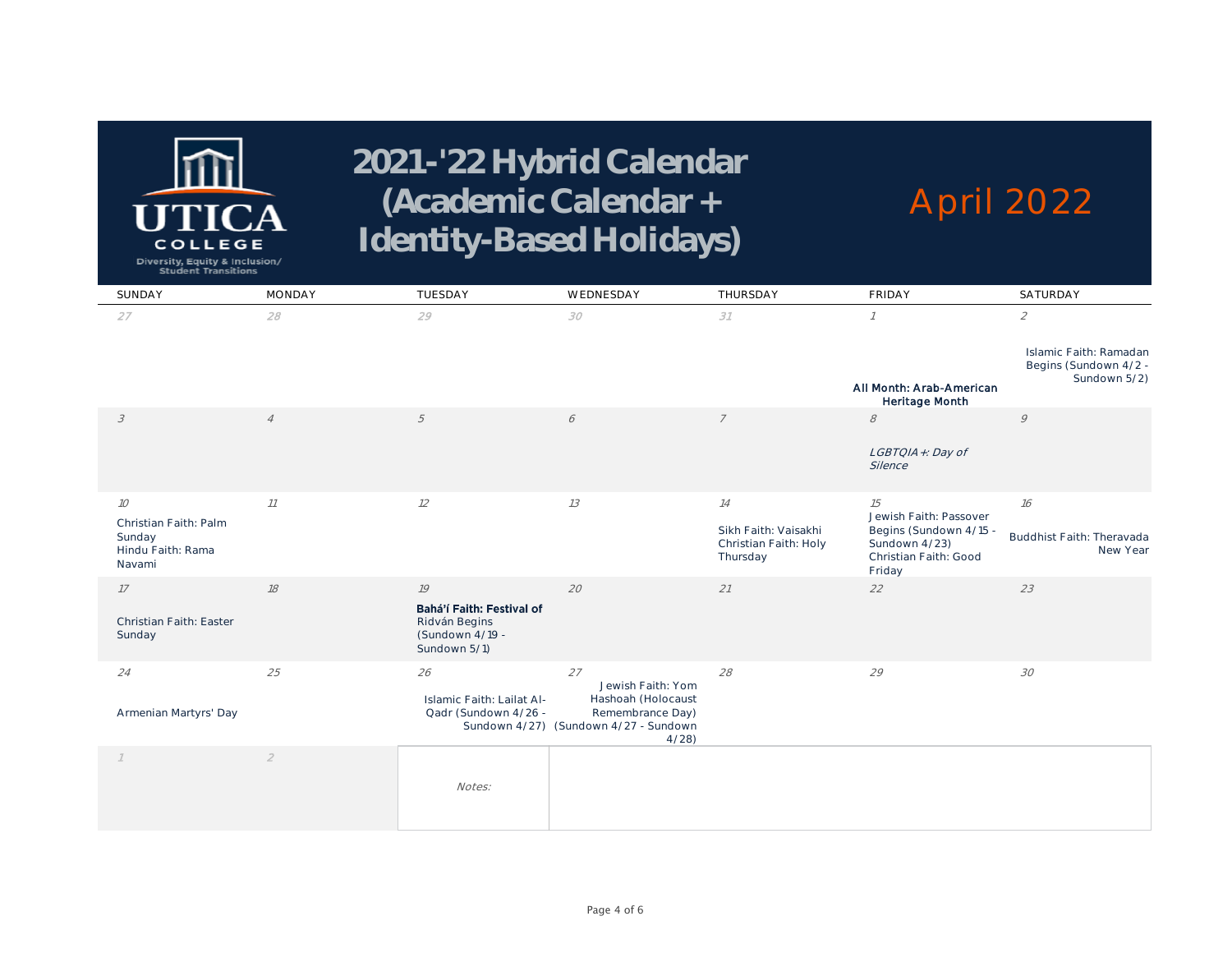

#### **May 2022**

Diversity, Equity & Inclusion/<br>Student Transitions

| SUNDAY                                                                          | <b>MONDAY</b>                             | TUESDAY                                    | WEDNESDAY                                                   | THURSDAY                          | <b>FRIDAY</b>                                                              | SATURDAY       |
|---------------------------------------------------------------------------------|-------------------------------------------|--------------------------------------------|-------------------------------------------------------------|-----------------------------------|----------------------------------------------------------------------------|----------------|
|                                                                                 | $\overline{2}$                            | 3                                          | $\overline{4}$                                              | 5                                 | 6                                                                          | $\overline{7}$ |
| May Day<br>Full Month: Asian<br>American and Pacific<br>Islander Heritage Month | Muslim Faith: Eid Al-Fitr<br>Ramadan ends | starts at sundown; World Press Freedom Day |                                                             | Cinco De Mayo                     |                                                                            |                |
| $\mathcal S$                                                                    | 9                                         | 10                                         | 11                                                          | 12                                | 13                                                                         | 14             |
|                                                                                 |                                           |                                            |                                                             |                                   |                                                                            |                |
| 15                                                                              | 16                                        | 17                                         | 18                                                          | 19                                | 20                                                                         | 21             |
|                                                                                 | Buddhist Faith: Visakha<br>Puja           |                                            | Jewish Faith: Lag B'omer<br>(Sundown 5/18 - Sundown<br>5/19 |                                   | World Day for Cultural<br>Diversity                                        |                |
| 22                                                                              | 23                                        | 24                                         | 25                                                          | 26                                | 27                                                                         | 28             |
| Bahá'í Faith:<br>Declaration of The Báb<br>(Sundown 5/22 -<br>Sundown 5/23)     |                                           |                                            |                                                             | Christian Faith:<br>Ascension Day | Bahá'í Faith: Ascension<br>of Bahá'u'lláh (Sundown<br>5/27 - Sundown 5/28) |                |
| 29                                                                              | 30                                        | 31                                         |                                                             | $\mathfrak{D}$                    | 3                                                                          | 4              |

**United States: Memorial Day**

| Notes: |  |
|--------|--|
|        |  |